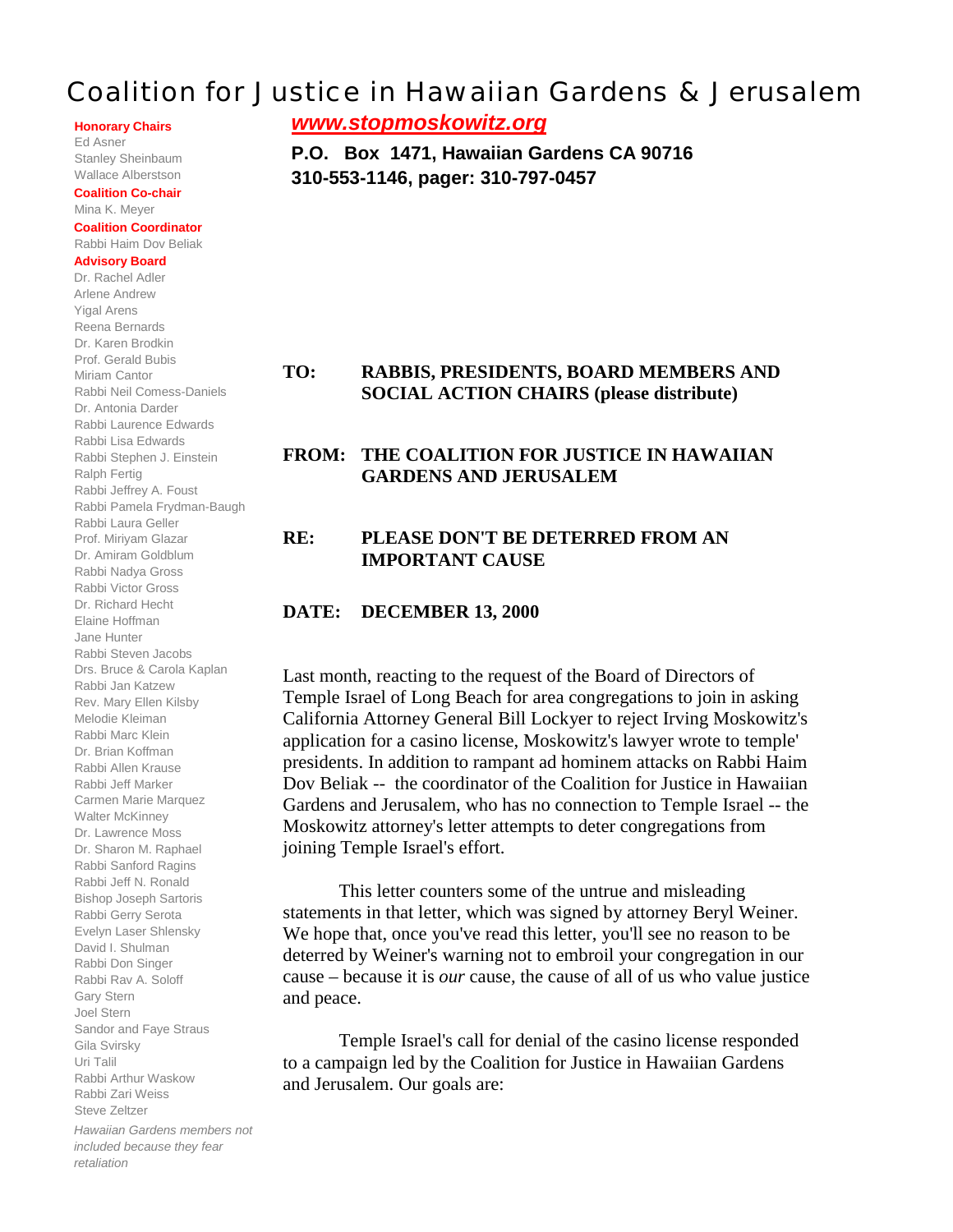- to stop Irving Moskowitz's use of the impoverished city of Hawaiian Gardens as a cash cow for his fight against Middle East peace
- to help Hawaiian Gardens recover the money, direction, and social cohesion it lost during the past decade, as Moskowitz established a huge "charitable" bingo, a casino and political hegemony,
- to establish a prototype Latino-Jewish political collaboration for social justice.

There is one true statement in Weiner's letter. Our coalition is, indeed, appealing to you to join us in opposing Moskowitz's activities in Hawaiian Gardens.

We don't care whether Moskowitz makes another million dollars or loses another million dollars. (He probably doesn't either.) We do care that he presents himself as representing – *indeed, as saving* – the Jewish people by using Hawaiian Gardens as a cash cow for mayhem in Jerusalem.

We are also appealing to Attorney General Bill Lockyer to deny Moskowitz's application for a bingo license because we don't believe the people of Hawaiian Gardens will ever see any return on their totally involuntary "investment" in Moskowitz's casino. (We'll explain in a moment.) We believe the profits will flow to the extremist, anti-peace settler causes to which Moskowitz has given millions of dollars over the years.

For these reasons, we shudder at and protest Weiner's portrayal of Moskowitz as the philanthropist of Hawaiian Gardens. It just isn't true! Moskowitz has not for some time made charitable contributions to Hawaiian Gardens causes. In fact, he stopped funding city programs after he used his political clout manipulatively to get Hawaiian Gardens public funds to develop *his for-profit casino.*

As we show in the immediately following paragraphs, Moskowitz has exported millions of dollars in profits from his "charitable" Hawaiian Gardens bingo to extremist and right-wing organizations fighting anti-Middle East peace. In addition, he has transferred millions in bingo proceeds to his own operations in the city, a nearimpenetrable tangle of for-profit and non-profit entities. One example of that is the Moskowitz-owned hospital, which he switched to non-profit status, then gave \$4.7 million from the foundation through which he controls the bingo; around the same time Moskowitz signed a lease with the hospital which will pay almost five million dollars into his private, for-profit company.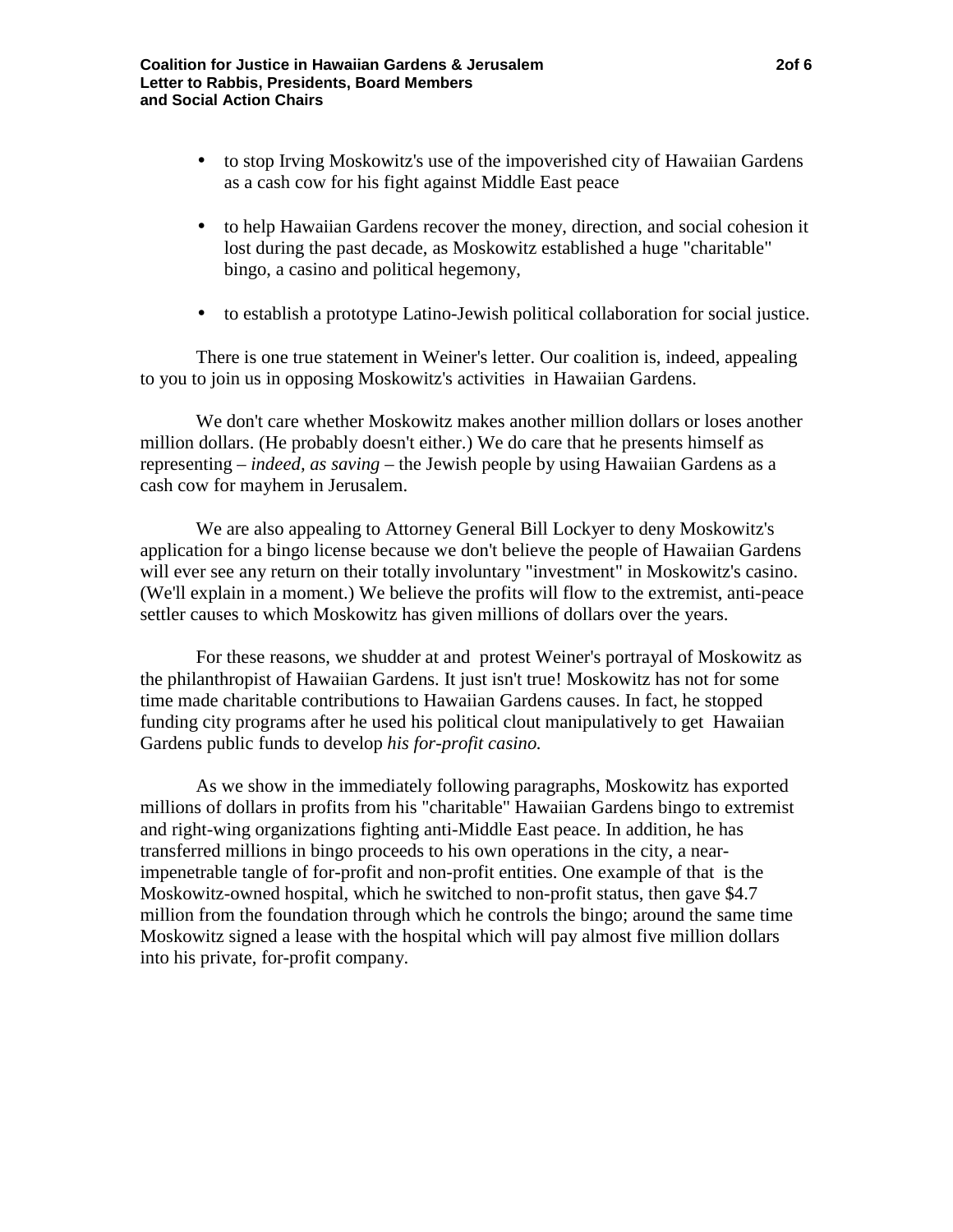## **Some examples of Moskowitz's uses of profits from his "charitable" bingo in Hawaiian Gardens.**

*(All spending is through the non-profit Irving I. Moskowitz Foundation, controlled solely by Moskowitz. Source of information is IRS Forms 990 filed by Moskowitz Foundation and recipient non-profits.)*

- **Total grants given by Moskowitz Foundation 1988-1998: \$49.5 million**
- **Total grants given by Moskowitz Foundation to extremist and right-wing organizations fighting Middle East peace, 1988-1998: \$28.2 million.**
- **Total grants given to Hawaiian Gardens programs 1988-1998, including Moskowitz-controlled entities such as a food bank,: \$10.5 million.**

*(Please note that \$7.9 million of this amount was given during the 1995-1998 period during which Moskowitz was eliciting public funds and approvals for his casino. He has not made any bingo-profit donations to the city since September 1998).*

• **Estimated bingo profits and revenue that Moskowitz paid into his own private-profit landlord companies 1988-1998: \$9 million.**

You should also know that he has used the bingo and other non-profits to pay \$2.7 million in "legal fees" to Weiner's law firm, Selvin & Weiner & Weinberger, between 1995 and 1998. (This total may be partial, as some Moskowitz-controlled Hawaiian Gardens non-profits did not file required IRS disclosure statements.)

The Moskowitz Foundation, it is important to note, does not contain Moskowitz's own money. Even though he uses the funds as though they are his own, the Moskowitz Foundation's assets are comprised of bingo funds and some dormant land. Local leaders tell us that Moskowitz assured them he would donate most of the bingo profits to Hawaiian Gardens causes. The numbers show he hasn't done that. Cozy and reassuring as the image of the philanthropist-doctor may be, the numbers show that Moskowitz is simply draining money from one poor community to oppress another, the Palestinians in Jerusalem.

In a putative rebuttal to reports that public funds were inappropriately devoted to the Moskowitz casino, Weiner argues in his letter that the city's "investment," as he calls it, was lawful. He does not, significantly, argue that it was voluntary. We encourage you to read about the document substitutions and other subterfuges the Moskowitz organization used to capture public funds. Please go to our Web site, at www.stopmoskowitz.org, and click on "casino contracts compared." Then click on "the story of Moskowitz and Hawaiian Gardens."

Weiner's argument that the casino will give the city fabulous profits in the years ahead doesn't in any way excuse the plundering of a poor, primarily Latino community.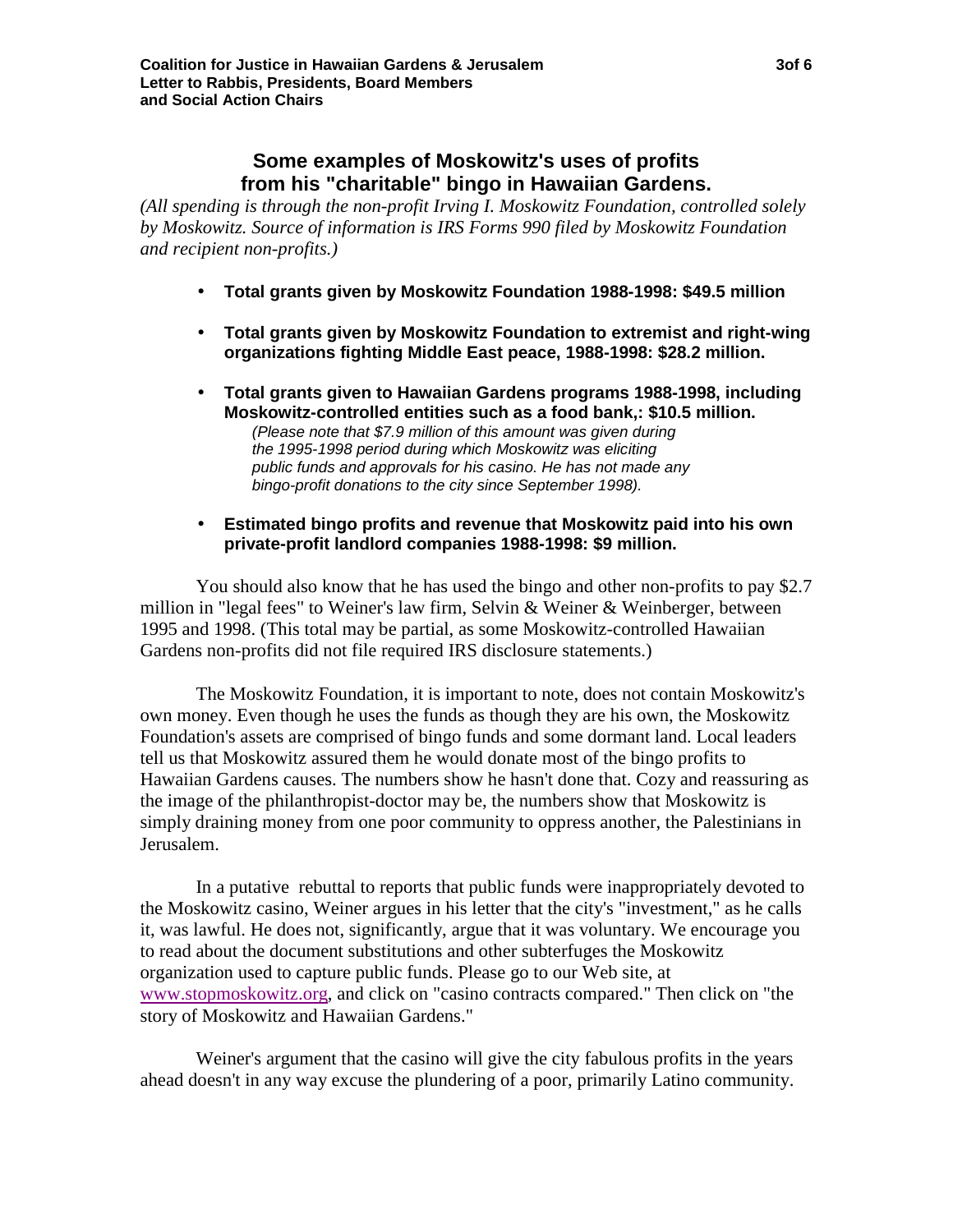How could profits next decade mitigate Moskowitz's impoverishment of the city while a whole generation of its at-risk youth comes to maturity?

Moreover, our Coalition's research indicates that Moskowitz plans to stop paying any casino revenue taxes to the city the moment the city repays the \$3.5 million loan he made it take from him to complete a range of casino amenities, including the decorative "fire-breathing" volcano near the building's entrance. (The California State Legislature's Counsel recently opined that it is illegal for a public agency to take such a loan.) Additionally, we've warned that Hawaiian Gardens could be left holding the bag for almost \$5 million worth of bonds it recently issued, to be repaid with casino revenue taxes.

The coalition has identified "stealth" language inserted by Moskowitz operatives in the casino development agreement with Hawaiian Gardens that forbids the city from imposing special taxes on the casino. The Coalition warns that Moskowitz will invoke that language and stop paying taxes as soon as he's collected his \$3.5 million loan (with interest). We have also pointed out that the loan repayments are not scheduled to really kick in until after the March 2001 election, in which the Moskowitz organization appears to expect to seat a solid three- or four-member majority.

The bond proceeds and the loan went for casino-related expenses that are usually borne by developers. Moreover, the bonds cover almost \$1 million of "legal fees" that Weiner's law firm charged for representing Hawaiian Gardens in eminent domain actions related to the casino. Even in the unlikely event that the representation is not ultimately deemed to have been a conflict of interest, it was appears not to have been legally contracted by Hawaiian Gardens. Two members of the 1994 City Council that (in its role as the Community Redevelopment Agency) purportedly okayed hiring Weiner, say the council never voted on the retainer. State Senate Majority Leader Richard Polanco urged Hawaiian Gardens to delay in paying the Weiner bill. But the City Council, under the iron Moskowitz fist, ignored all pleas, issued the bonds and paid the bill.

Especially appalling to us is that, during this brief Potemkin period of casino revenue, before loan repayments kick in, the Moskowitz-controlled City Council majority has not stirred itself to fund desperately needed public services. Instead, the three Moskowitz council members voted enormous increases in council pay and car allowances.

Weiner devotes a great portion of his letter to disparaging and discrediting a July  $6<sup>th</sup>$  report on Moskowitz's dealings with Hawaiian Gardens issued by the then Chair of the Joint Legislative Audit Committee (JLAC). The report, which is posted on www.stopmoskowitz.org, cites Hawaiian Gardens documents unavailable to the Coalition to conclude that Hawaiian Gardens' involvement with Moskowitz's casino was "a gross abuse of redevelopment for the benefit of a single private interest. It demonstrates how [Hawaiian Gardens'] cash-strapped redevelopment agency … fell victim to an aggressive and litigious redeveloper and his attorney."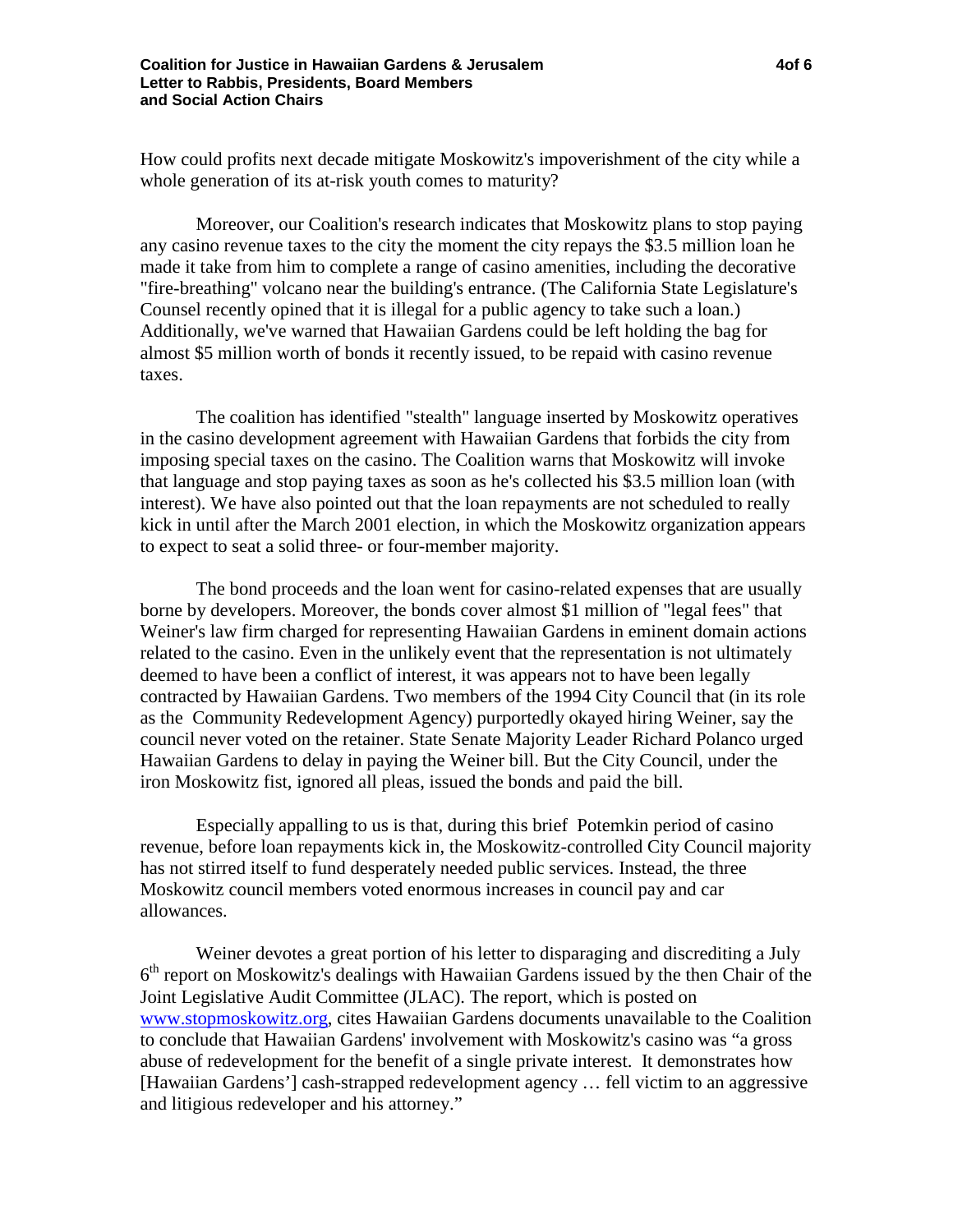Ironically, in an apparent effort to buttress his disparagement of the JLAC report, Weiner includes a letter to Moskowitz from California State Assembly Speaker Robert Hertzberg, calling the report "preliminary," but noting that "because the preliminary report raises some very serious concerns about the redevelopment project and the relationship of the redevelopment agency to certain financial interests in Hawaiian Gardens, I believe it is essential that the full Joint Legislative Audit Committee have the opportunity to hear the issue and take whatever action it deems appropriate." Hertzberg also says in the September 22, 2000 letter to Moskowitz that he has ordered JLAC Chair Assemblymember Fred Keeley "to conduct a full and fair hearing on the preliminary staff report."

Despite his disparagement of the JLAC report, Weiner has gone to considerable lengths to rebut its conclusions of probable lawbreaking by saying that a 1997 court judgement found the casino had broken no laws. What he neglects to say is that the "judgment" was a settlement in a civil lawsuit in which Moskowitz and Hawaiian Gardens paid casino opponents several hundred thousand dollars in exchange for the plaintiffs' declaration that no laws were broken. That hardly qualifies as an ultimate criterion of legality in the conduct of public agencies.

Hawaiian Gardens is completely and abjectly dependent on Moskowitz. This dependence goes beyond financial thrall to political obeisance and paralysis. Weiner and other Moskowitz operatives have publicly condemned and threatened city council members for participating in Coalition activities. Our coalition members were present at one Hawaiian Gardens City Council meeting when Weiner, in remarks from the podium, told an audience containing well-known Moskowitz political enforcers, that two council members had participated in a Coalition news conference. The implications were chilling and clear.

Moskowitz opponents have never had a fair chance to contest elections because Moskowitz has hired intimidating gang members as campaign workers. Additionally, there is such thoroughgoing suspicion of the way the Moskowitz loyalists who dominate city Hall conduct the vote-counting process, that the Coalition for Justice is seeking volunteers and financial support for an intensive election monitoring effort during the current campaign for municipal offices. (We hope your committee will let our Coalition tell you more about this important opportunity for Jewish-Latino political cooperation.)

The Moskowitz operation has not only used its absolute political control of the city to gain the use of public funds, draining millions in local revenues. It has repeatedly moved to foreclose other revenue sources. Because he could (and did) regulate the flow of bingo proceeds to Hawaiian Gardens, Moskowitz controlled the size of the city government at will. After the staff was shrunk by layoffs from over 100 to 28, there was no one to apply for grants or other funds available to local governments.